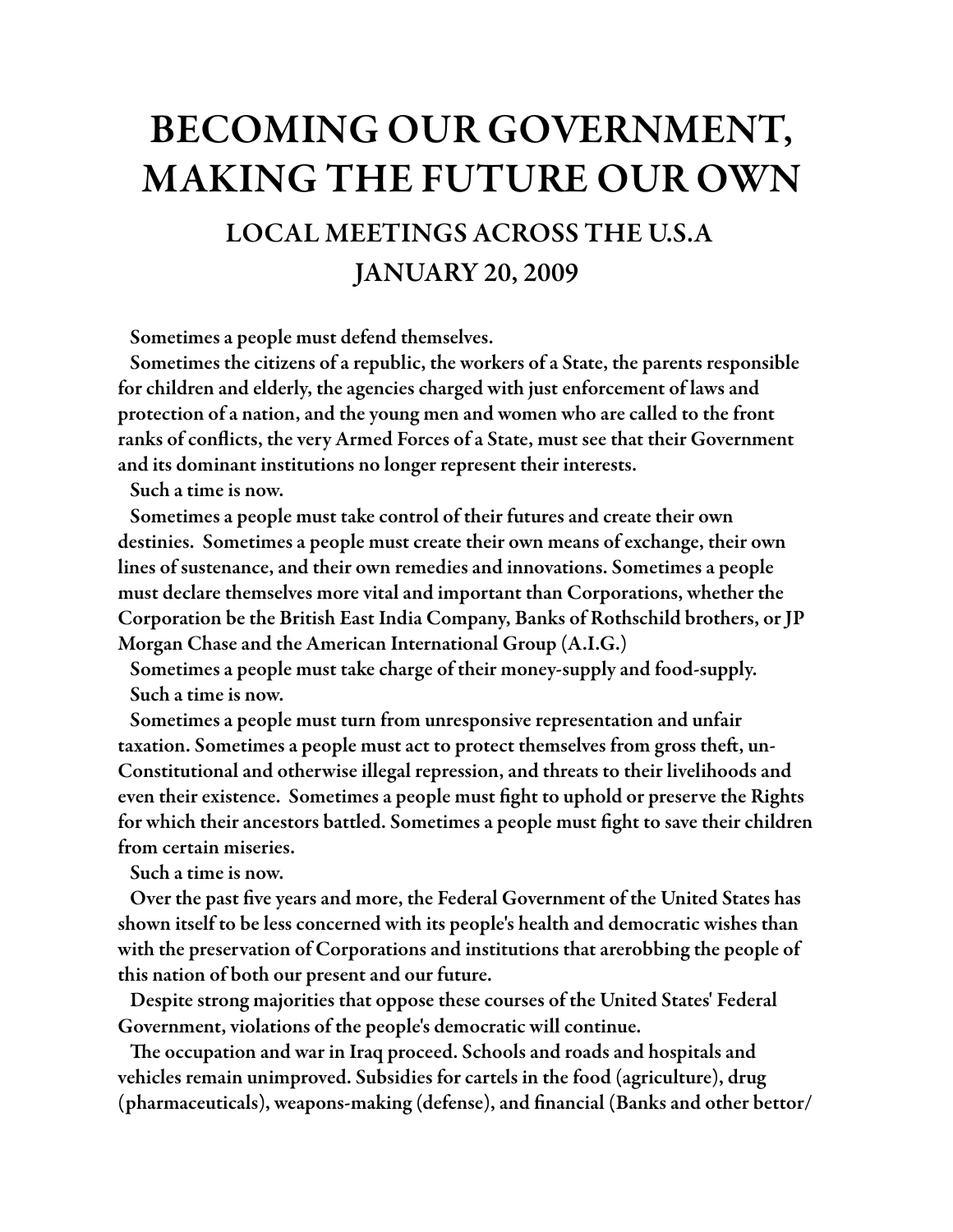debtor speculators) businesses have increased over the past five years to gigantic and assuredly disastrous dimensions.

The country, in short, is being wrecked.

With increasing swiftness and savageness the economic and military capacities of the United States are being gutted. As if by a coldly calculating plan, a plan that intends nothing rational except the debilitation and disarmament of hundreds of millions of people, our ability to resist tyranny under technology is reduced by gross measures.

 And nothing but a scant amount of surviving rhetoric in the incoming Adminstration--headed by Barack Obama, the youngest and most articulate President the United States has seen in almost 50 years, but filled with Cabinet Secretaries and other executives from the Clinton, Reagan, and two Bush Administrations--points to anything changing for the better in the broad strokes that will be delivered by the Federal Government in 2009.

 With the blessings and urgings of Barack Obama, Joseph Biden, Hillary Clinton and John McCain in the U.S. Senate, the "bail-out bill" of \$850 billion dollars for bad debts of Banks and other bettor/debtor Corporations passed on October 3, 2008. Amounts allocated through the Federal Reserve System and the U.S. Treasury for the bettor/debtor speculating institutions has since grown to an amount over ten times more than the October 3 " 'bail-out' "--that is, the amount has grown to more than 8.5 trillion dollars--an amount more than half the total value of all goods produced in this nation in the year 2007, without any review and check by the U.S. Congress, much less a consultation with the more than 300 million citizens of this nation. More than 2/3 of us, you may remember, opposed the original "bail-out bill" for more than 10 times less an amount.

 We must therefore see, as we enter 2009, the harsh truth that we the people of the United States are meant to be more made the unheard host of a parasite that's devouring us.

This parasite of our life and wealth has two heads and bodies that are joined at the hip and elsewhere. One head and body of this coupled parasite is named Government. The other half of the coupled parasite we may call Corporations. Government/ Corporations; Corporations/Government--united, indivisible. Corporations through Government feast on the United States and all the Western world. We've come to live to feed them.

 In a letter of November 21, 1864 President Abraham Lincoln wrote: 'I see in the near future a crisis approaching that unnerves me and causes me to tremble for the safety of my country. Corporations have been enthroned, an era of corruption in high places will follow, and the money power of the country will endeavor to prolong its reign by working upon the prejudices of the people until the wealth is aggregated in a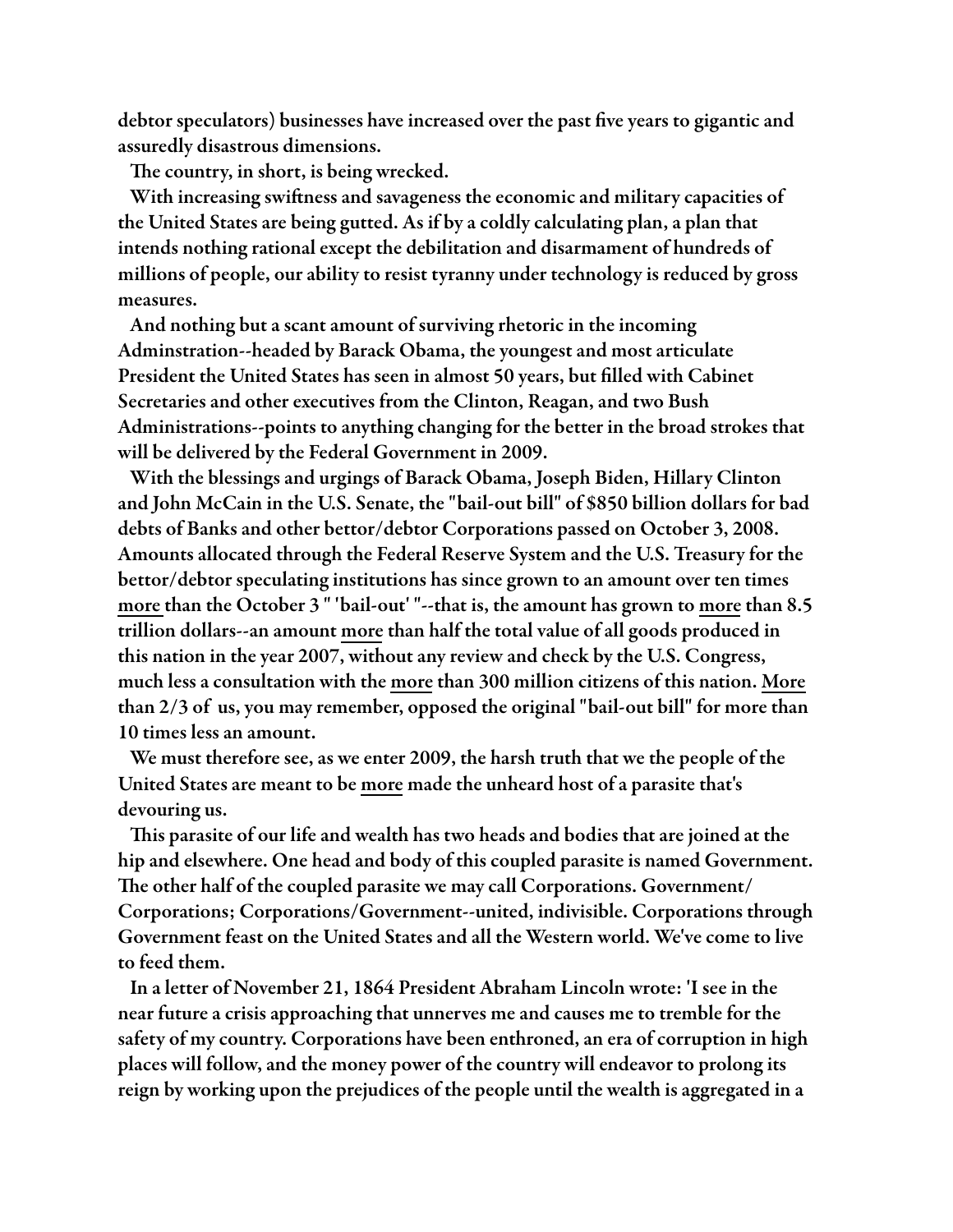few hands and the republic is destroyed.'

 In the year 2005 the United States' Federal Government spent \$76 billion for Education, \$26.6 billion for Natural Resources and the Environment, and \$69.1 billion on benefits for Armed Forces' veterans--a total of \$181.7 billion. In this same fiscal year of 2005 U.S. tax-payers contributed \$927 billion to the Internal Revenue Service. Of this \$927 billion from tax-payers, \$352 billion was paid toward interest on United States' national debt, a debt that's accumulated over the 95 years since a private cartel of Banks, slyly guised at creation as the Federal Reserve System, took control of the U.S. money-supply. That was in the year 1913, one year before institution of the Internal Revenue Service.

The F.R.S.' lead Bank is the Federal Reserve Bank of New York, for every workingday the Federal Reserve Bank of New York either expands or contracts the United States' money-supply by buying or selling U.S. Treasury bills that the Federal Reserve System has itself printed and loaned at interest to the United States' Government.

We may pause to be astounded at this obviously unreasonable relationship.

The great United States must borrow for its livelihood from a private cartel of Banks!--a cartel that likely is controlled by older, ampler, money-lending institutions based in the current European Union!

 And so, as we survey prospects for 2009, we may further pause to understand steps of the process that has for decades defrauded we the people of the United States of our wealth, powers and possibilities. This robbery is at the root of our material predicaments.

The Federal Reserve Bank of New York and the Federal Reserve System and indeed all commercial Banks of the Federal Reserve System accomplish their money-creation through no more than accounting-entries--through no more labor than several keystrokes on a computer--and at no more cost to themselves than 4 cents per Federal Reserve Note, if such bills are even printed. The F.R.S. Banks are then permitted to loan at interest the amounts of 'money' their accounting has created. They are further permitted through 'fractional reserve lending' to gain and loan at further interest a multiple nine times more than the amounts their accounting has created!

 Is it any wonder than commercial Banks occupy the biggest buildings in almost all cities and towns of the Americas?

 In 1997 two Banks, the then Citibank and the then Chase Manhattan Bank, held between them 52.84% of the 19,752,655 shares of ownership for the Federal Reserve Bank of New York--again, please remember that the F.R.B. of New York is a private, money-making institution, though the whole F.R.S. is funded and insured and in fact wholly sustained by tax-payers of the United States. Remember that in the fiscal year 2005 \$352 billion from U.S. tax-payers went to the F.RS. as interest on the debt that this private cartel has charged the United States Government over 95 years for the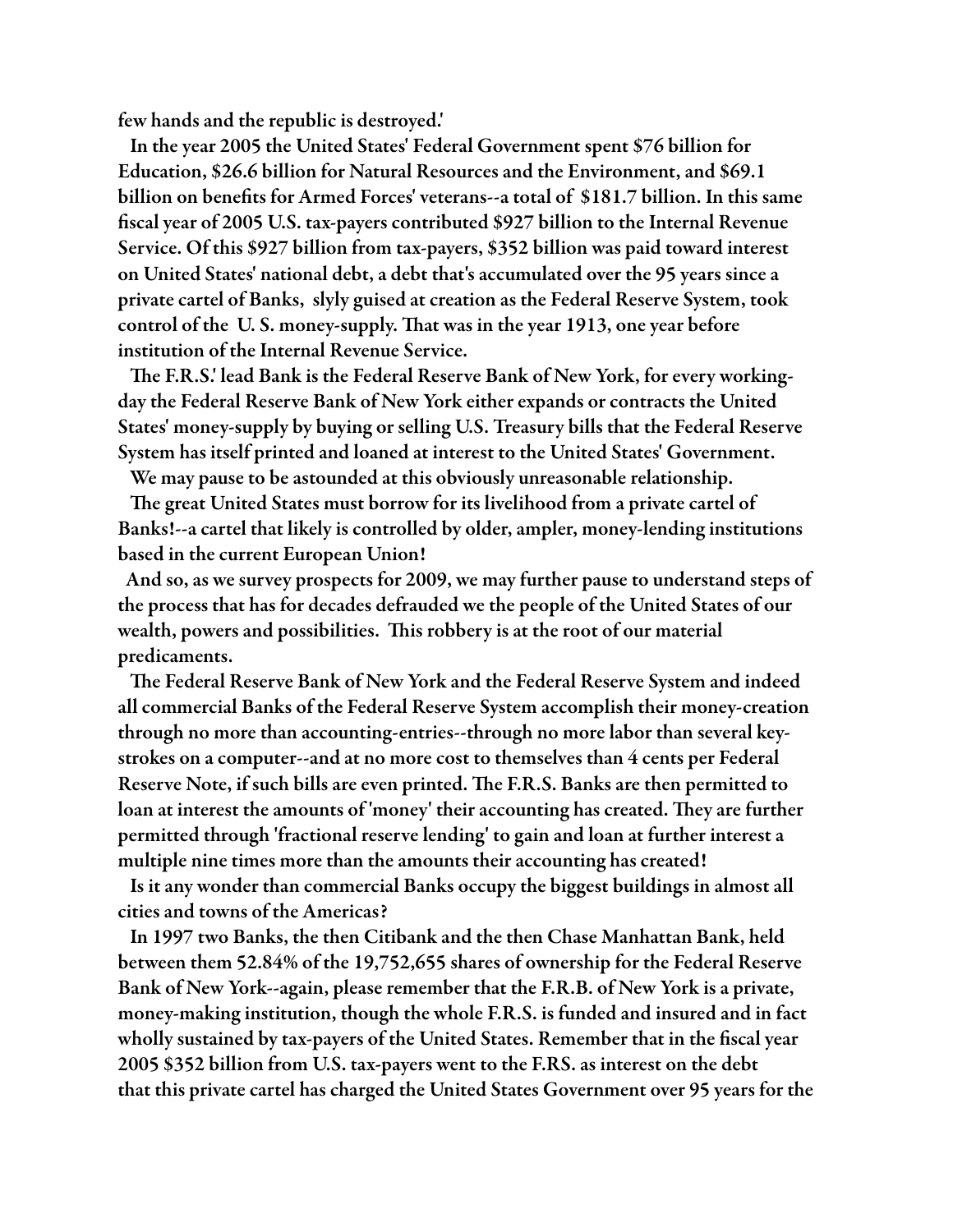privilege of funding it, the F.R.S., with our wealth, wealth in resources and labor that should belong to this nation's people, so that these Banks can then lend to us amounts more than nine times more than our Government has provided them!

 In November 2008 Citigroup, the Corporation that was formed by Citibank's merger with Traveler's Insurance in 2000, received from the Federal Reserve System and the U.S. Treasury assurance that at least \$304 billion would go to it among the \$8.6-trillion-and-mounting that's been given out to fundamentally bankrupt bettor/ debtor Corporations over the past two months.

 Let us pause to contemplate this single fact for its meaning and enormity and inequity. To one Bank, Citigroup, now is to go a bail-out of \$304 billion, an amount more than \$122 billion more than all the U.S. Government spent in 2005 on Education, Natural Resources and the Environment, and benefits for veterans of our Armed Forces!

We can no longer abide such inequities.

We can no longer stand such thievery.

 We can no longer sustain such a sapping of ourselves. As Congressperson Louis T. McFadden of Pennsylvania, a banker himself, told his colleagues in 1934 about the Federal Reserve System: 'There was no national emergency here when Franklin D. Roosevelt took office excepting the bankruptcy of the Fed--a bankruptcy which has been going on under cover for several years ... ' McFadden went on to say: 'Under cover, the predatory International Bankers have been stealthily transferring the burden of the Fed debts to the people's treasury and to the people themselves. They took the farms and the homes of the United States to pay for their thievery! ... ' McFadden concluded his 1934 speech by reasonably urging: 'Mr. Chairman, I am in favor of compelling the Fed to pay their own debts. I see no reason why the general public should be forced to pay the gambling debts of the International Bankers.'

 We hear more echoes to our present. 1934 was one year among many in a Depression that was itself primarily caused by the Federal Reserve System's contraction of credit between 1929 and 1933. The Great Depression across the United States and Britain ended, we may remember, only with the second World War.

 We should also pause to remember that the United States entered World War II on the wave of massive public outrage at Japan's attack on Pearl Harbor. We should especially remember in our post-9/11 era that the Japanese attack was foreknown and actually made inevitable by Franklin D. Roosevelt and Secretaries in his Administration who were also members of that companion in power to the Federal Reserve System, the Council on Foreign Relations.

 Now, with Council on Foreign Relations member Barack Obama everywhere likened by mass-media to Franklin D. Roosevelt, we may justly suspect that another such fraudulent attack, another use of false-flag terror such as on  $9/11/01$  in this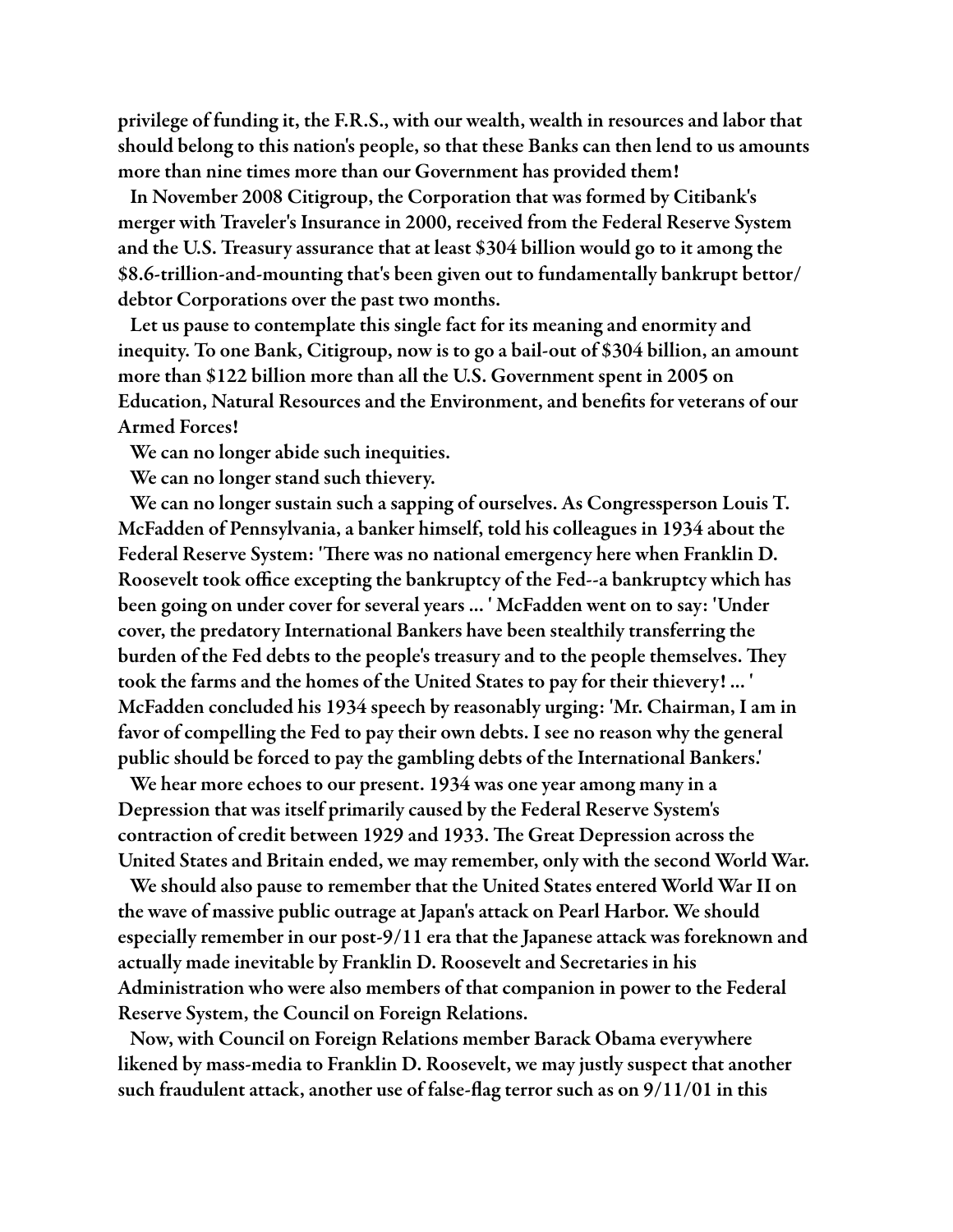nation, 3/11/04 in Madrid, Spain, and 7/7/05 in London, England, will be used to conceal true causes of economic catastrophe here, to further repress our rights, and to launch us into even more disastrous conflicts.

 And all of these further depredations of our rights and well-being are sure to come under elitists' cover of 'the War on Terror', their 21st-century cover for their further efforts to depopulate and enslave working-people.

We must turn from such a future.

We must protect our children from certain miseries.

We must defend ourselves and regain our rights.

Resistance is essential. Resistance is vital. Resistance is sane and healthy.

 We must become our own government in the face of a Government that has failed us. We must turn from a Government that's more imprisoning and robbing and killing us, a Government whose head and body serves only its criminal partner: multinational Corporations.

 We must pursue positive alternatives and solutions from the local to international levels. These alternatives and solutions are already present. They arise from the ground up and reach across continents.

For one solution that's elemental: we can grow our own food.

 Here's an illuminating precedent. In 1942, despite objections by the United States' Department of Agriculture, Eleanor Roosevelt planted this nation's first Victory Garden in 1942. The wife of Franklin Delano Roosevelt used grounds of the White House for her Garden. Three years later, by end of World War II, the number of Victory Gardens across the U.S. had grown to 20 million. 20 million! These individual Gardens put out 40% of the country's produce in 1945! We can do the same--and more--again!

 In the United States now 69% of us buy and eat food that's designated as organic. The Organic Consumers Association now has more than 850,000 members, subscribers and volunteers nationwide. Since 1994 the number of Farmers' Markets in the U. S. has grown by more than 200%.

 We can use our already existing majority of consumers in the U.S. and our existing networks to create a food-supply that's independent of supermarkets and genetically altered seeds and crops.

 Last October, I understand from a friend who's on the inside of Corporations, Safeway, the nation's largest supermarket, was only three weeks' of progressive debts away from shutting all its stores' doors due to insolvency. So: we would be foolish to rely on Safeways. We don't need Safeways.

 By March of 2008 one Corporation, Monsanto, provided the 'seed technology' for 90% of the world's genetically engineered crops. We would be foolish to rely on Monsanto and its like for our food. We don't need Monsanto and its like.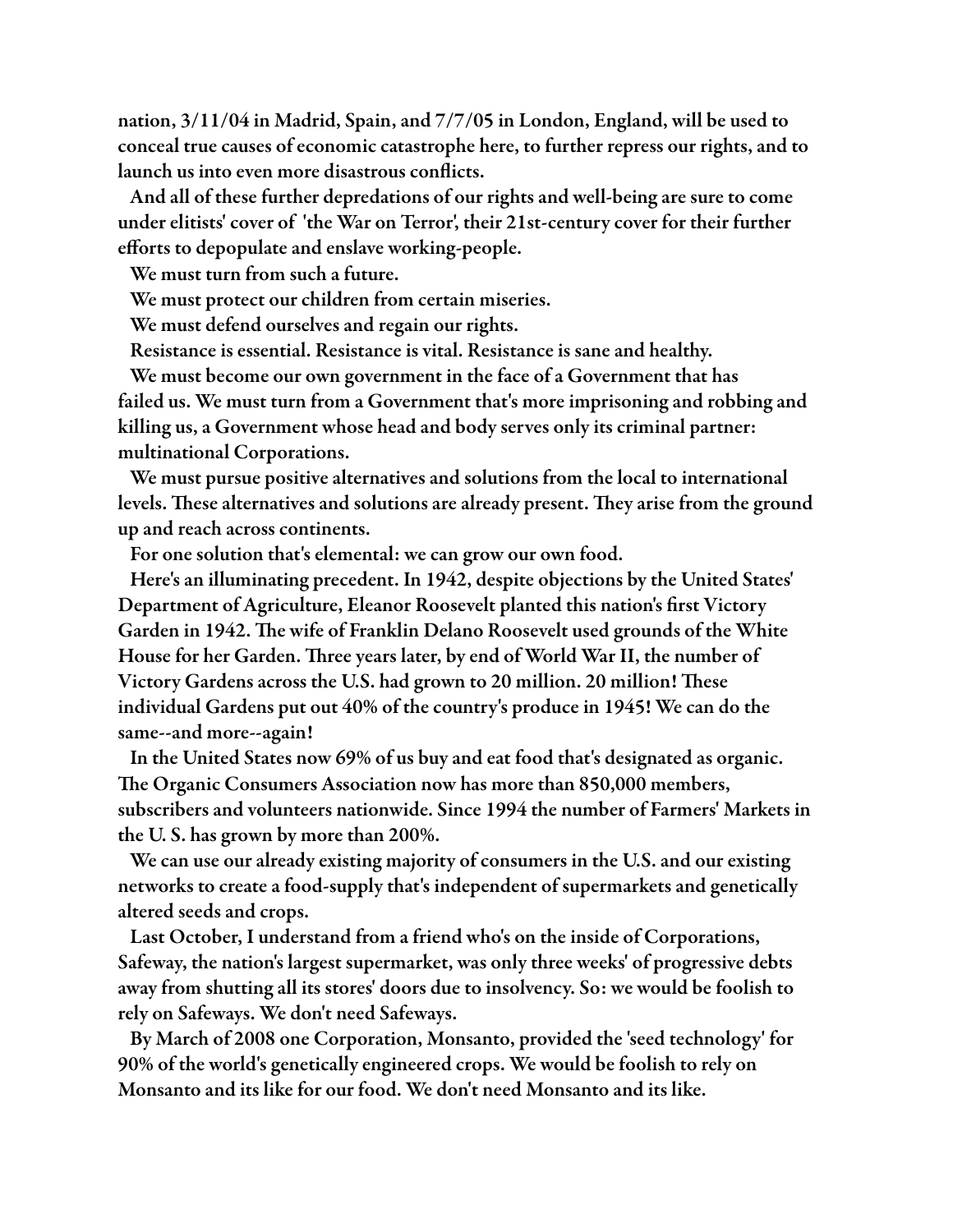We can produce our own energy.

We don't need Warren Buffet and T. Boone Pickens for the wind to blow and for us to use its power. Already the increases in wind power and solar power worldwide parallel those for organic farmers and consumers. In February 2008 the Global Wind Energy Council confirmed that 'over 20,000 megawatts of wind power was installed in 2007, led by the US, China and Spain, bringing world-wide installed capacity to 94,123 megawatts,' an increase of 31% compared with the 2006 market.

 Recent increases in solar power around the world are even greater in terms of gainby-percentage. According to Worldwatch Institute in May 2008, 'Global production of photovoltaic (PV) or solar cells--which convert the sun's light directly to electricity--increased 51 percent in 2007, to 3,733 megawatts.' Growth in the United States' solar power was 48%, to 266 megawatts, an annual amount more than five times less than the 1300 megawatts in Germany (where a 'feed-in tariff requires utilities to pay customers a guaranteed rate for renewable power that they feed into the grid'), while Spain's 2007 increase of more than 400 megawatts of installed solar power represented growth of more than 400%.

Over the past five years, annual global production of photovoltaic cells has increased nearly sevenfold, and cumulative installations have grown more than fivefold.

We need only to pool our resources so that we ourselves can benefit from the tremendous potentials of wind, water, and solar resources. How much potential energy is there in waves that crash on the Earth's beaches? How much is potential in the radiant-energy for eight to nine months of the year in Houston and Phoenix and Miami, or Costa Mesa and the Yucatan, or Mombassa and Hanoi and Durban?

 All is possible if we control our own land. "Get land" should be one of our guiding objectives. We can buy land, or take over land, and produce for ourselves. Get land and let it produce for our local communities.

 Check out your local Land Trust. Check out the requirements for homesteading in your current or desired community. Get land and work it for your local communities' well-being.

We can create our own means of non-exploitative exchange of money and goods.

 During the 1930s' Depression more than 1000 community-currencies arose across the United States. Now more than 1900 such means of exchange serve around the world--from Tokyo to Minneapolis to Ithaca and Austin.

 We do not even need paper to create and maintain means of exchange--we need only the Internet and the will to make our word our bond.

 We do not need commercial Banks such as comprise the Federal Reserve System. We need, rather, to eliminate such thieving middle-men from our economy. We need, rather, cooperative Banks, owned by their depositors. We need as a national solution a Bank of the United States that's free of usury and tricks. We need a national Bank that